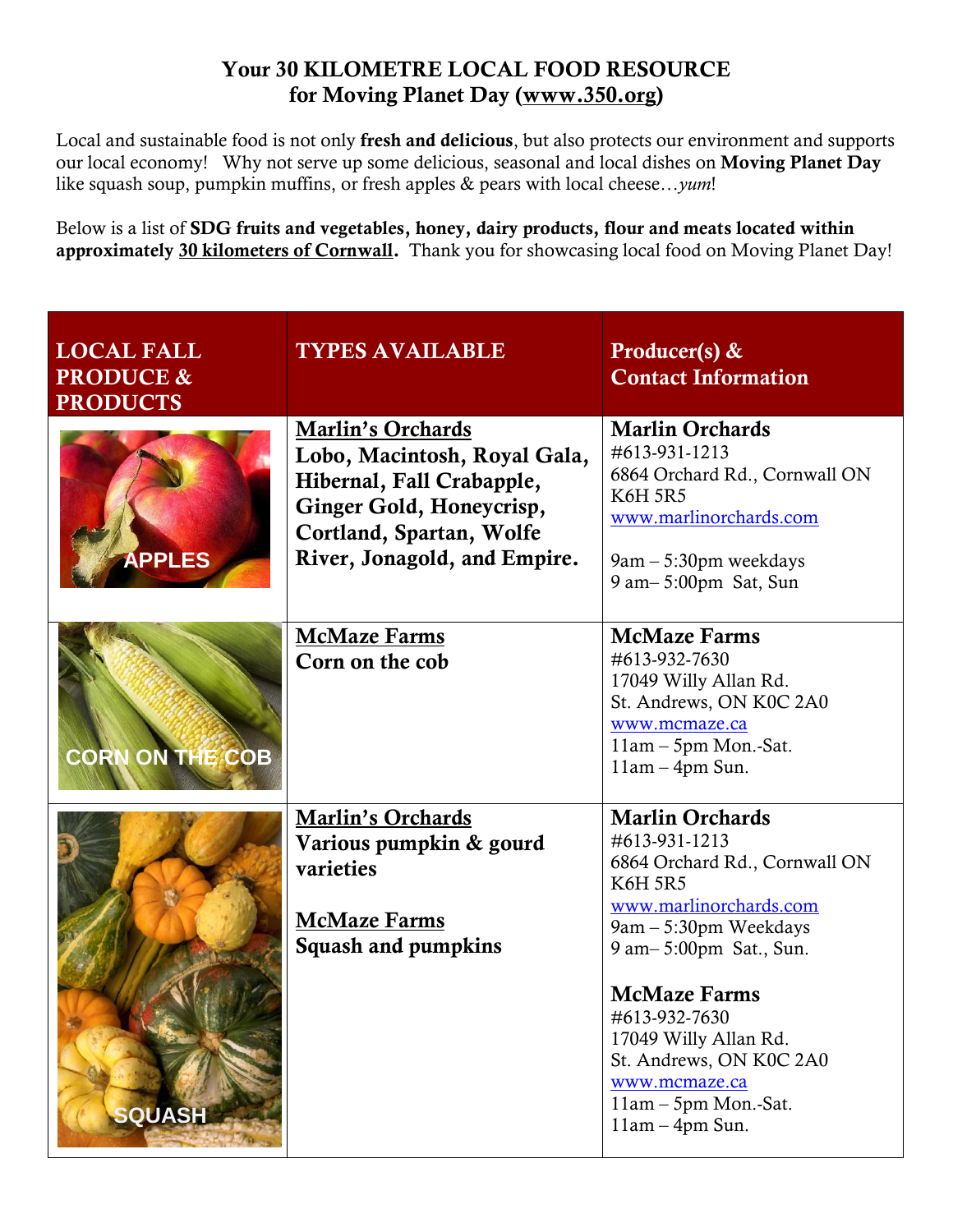| <b>MAPLE SYRUP</b> | <b>Maple Ridge Farms</b><br>Maple products, including:<br>maple syrup, maple butter,<br>maple jelly, maple sugar,<br>maple mustard, maple salad<br>dressing                                                                                                                                                                                                | <b>Maple Ridge Farms</b><br>#613-527-5234<br>Apple Hill, ON K0C 1B0<br>www.mapleonline.com                                                                                                                                                         |
|--------------------|------------------------------------------------------------------------------------------------------------------------------------------------------------------------------------------------------------------------------------------------------------------------------------------------------------------------------------------------------------|----------------------------------------------------------------------------------------------------------------------------------------------------------------------------------------------------------------------------------------------------|
| <b>EARS</b>        | <b>Marlin's Pears</b><br><b>Bosc, Bartlett and Flemish</b><br><b>Beauty</b>                                                                                                                                                                                                                                                                                | <b>Marlin Orchards</b><br>#613-931-1213<br>6864 Orchard Rd., Cornwall ON<br><b>K6H 5R5</b><br>www.marlinorchards.com<br>9am - 5:30pm weekdays<br>9 am - 5:00pm Sat, Sun                                                                            |
| <b>HONE</b>        | <b>Winook Farms Honey</b><br>Bring your own container &<br>pre-packaged available                                                                                                                                                                                                                                                                          | <b>Winook Farms</b><br>#613-938-9914, 613-932-9914<br>St. Andrews West, ON<br>*Call to order and arrange for<br>pickup.                                                                                                                            |
| <b>CHEESE</b>      | <b>Glengarry cheeses available</b><br>Soft lactic bloomy rind cheese<br>(cow): The Figaro<br><b>Washed rind cheeses: The</b><br>Alexandrin, The Fleur-en-lait,<br>and Big Brother<br>Hard cheese: The Lankaaster,<br>the Glengarry Fen<br><b>Blue cheese:</b> The Barely Blue,<br>The Celtic Blue<br><u> Upper Canada Village</u><br><b>Cheddar cheese</b> | <b>Glengarry Fine Cheese</b><br>#613-347-1141<br>5926 County Rd 34<br>Lancaster, ON<br>www.glengarryfinecheese.com<br><b>Upper Canada Village</b><br>#613-543-4328<br>13740 County Road 2,<br>Morrisburg, ON K0C 1X0<br>www.uppercanadavillage.com |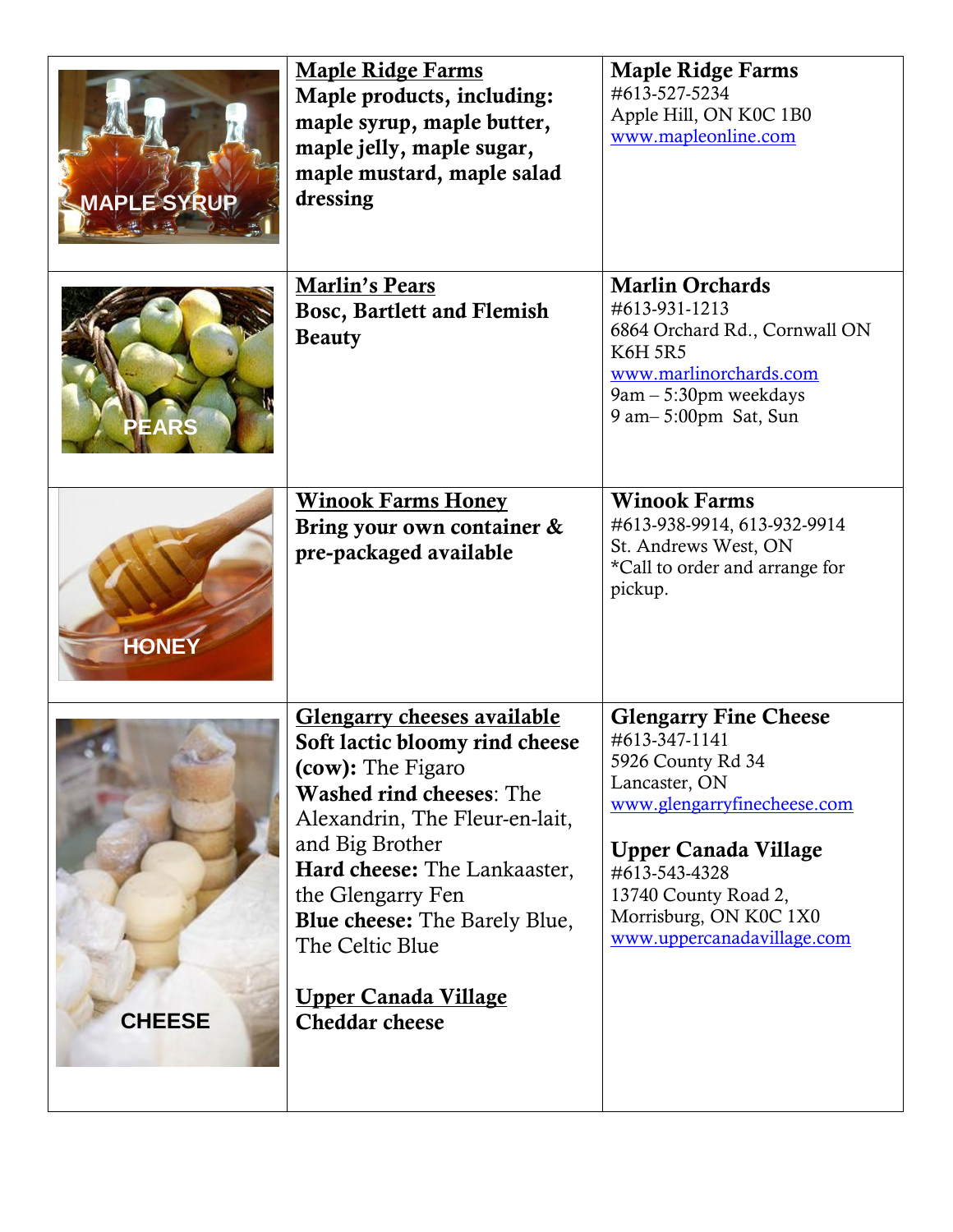| <b>FLOUR</b> | Bellamy's Mill bread flours<br>Super fine white (unbleached)<br><b>Whole wheat</b>                                                                                                                                          | <b>Bellamy's Flour Mill</b><br>(Upper Canada Village)<br>#613-543-4328<br>13740 County Road 2,<br>Morrisburg, ON K0C 1X0<br>www.uppercanadavillage.com                                       |
|--------------|-----------------------------------------------------------------------------------------------------------------------------------------------------------------------------------------------------------------------------|----------------------------------------------------------------------------------------------------------------------------------------------------------------------------------------------|
| <b>DAIRY</b> | <b>Organic Meadows</b><br>Various milk products (milk,<br>cheese, kefir, yogurt, etc.)                                                                                                                                      | <b>Organic Meadows</b><br>www.organicmeadows.com<br>Available at:<br>Baxtrom's Y.I.G.<br>Farmboy<br>Metro                                                                                    |
|              | <b>Dusty Lane Farms</b><br>No hormones, pastured,<br>fertilizer- & pesticide-free,<br>home-grown hay, all-season<br>breeding, local abattoir<br>(individual items or various<br>combo packages)                             | <b>Dusty Lane Farms</b><br>#613-346-1185<br>17195 Rombough Rd.,<br>Monkland, Ontario<br>dustylanefarms@hotmail.com<br>Savour Ottawa profile on<br>www.savourottawa.com<br>Farm-gate sales    |
| BEE:         | <b>Peasant's Craft</b><br><b>Grass-fed Highland beef:</b><br>free range, no pesticides, no<br>herbicides, no hormones, no<br>antibiotics, paddock rotation,<br>local abattoir (steaks, roasts,<br>and other cuts available) | <b>Peasant's Craft</b><br>#613-662-7238<br>17829 Island Rd., R.R. #2,<br>Martintown, ON<br>info@peasantscraft.ca<br>www.peasantscraft.ca<br>Farm gate by appointment, delivery<br>available. |

## **Fun facts about local food in SDG**

- Did you know that **2011** is the **200th anniversary of the McIntosh apple,** native to SDG?
- Did you know that there are over **40 fruit, vegetable and grain producers in SDG?**
- Did you know that you can now purchase gourmet goodies from across SDG, from distributor **KD's Kupboard** [\(http://kdkupboard.com](http://kdkupboard.com/))? KD's sells a collection of gourmet local goodies at the Cornwall Farmer's Market every Saturday, including products from Glengarry Fine Cheese, Levac Apiaries honey, Mrs. McGarrigle's Mustard, County Crackers, Steward bags, and more!